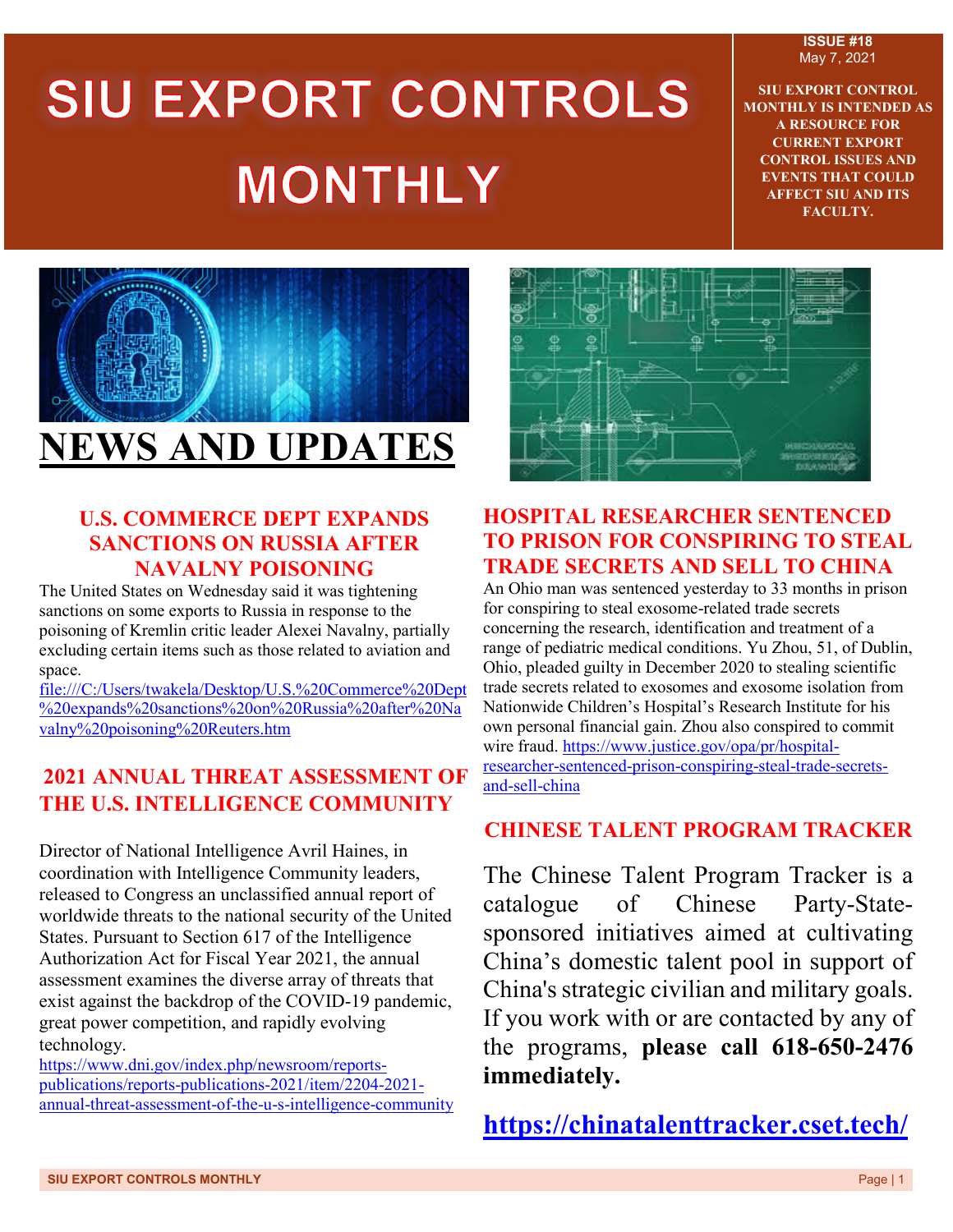# SIU EXPORT CONTROLS **MONTHLY**

**ISSUE #18** May 7, 2021

**SIU EXPORT CONTROL MONTHLY IS INTENDED AS A RESOURCE FOR CURRENT EXPORT CONTROL ISSUES AND EVENTS THAT COULD AFFECT SIU AND ITS FACULTY.**

## **SIU CLEAN LAPTOP PROGRAM**

All SIU System employees, SIUE faculty and staff, SIUC faculty and staff, SIU School of Medicine faculty and staff; as well as all satellite campus faculty and staff, including but not limited to, the SIU School of Dental Medicine, The National Corn to Ethanol Research Center, The East St. Louis Center, SIU Law School and all SIU Extended Campus locations that travel to the designated foreign countries.

All SIU travel to the below countries WILL REQUIRE that an Informational Technology Services clean laptop be used during SIU business travel to those countries. Your SIU issued laptop computer SHALL NOT be transported to any of the below countries.

> **IRAN SYRIA SUDAN NORTH KOREA CUBA UKRAINE (Crimea Region) CHINA RUSSIA**

#### **VENEZUELA**

[https://siusystem.edu/academic-affairs/export](https://siusystem.edu/academic-affairs/export-controls/travel.shtml)[controls/travel.shtml](https://siusystem.edu/academic-affairs/export-controls/travel.shtml)

## **EXPORT CONTROL VIOLATION**

**HOTLINE #** If you suspect an export control violation, call:

# **618-650-2476**

## **EQUIPMENT USED IN RESEARCH**

If you use the following equipment/goods in your research or the below is your area of research, **please call the Director of Export Controls at 618-650-2476.**

| Pumps, mercury or lithium amalgam1B233.b.2      |
|-------------------------------------------------|
|                                                 |
| Pumps, potassium amide in liquid ammonia. 1B230 |
|                                                 |
|                                                 |
|                                                 |
| Pumps designed for industrial service 2B999.j   |
| Pumps designed to move molten metals by         |
| electromagnetic force  2A993                    |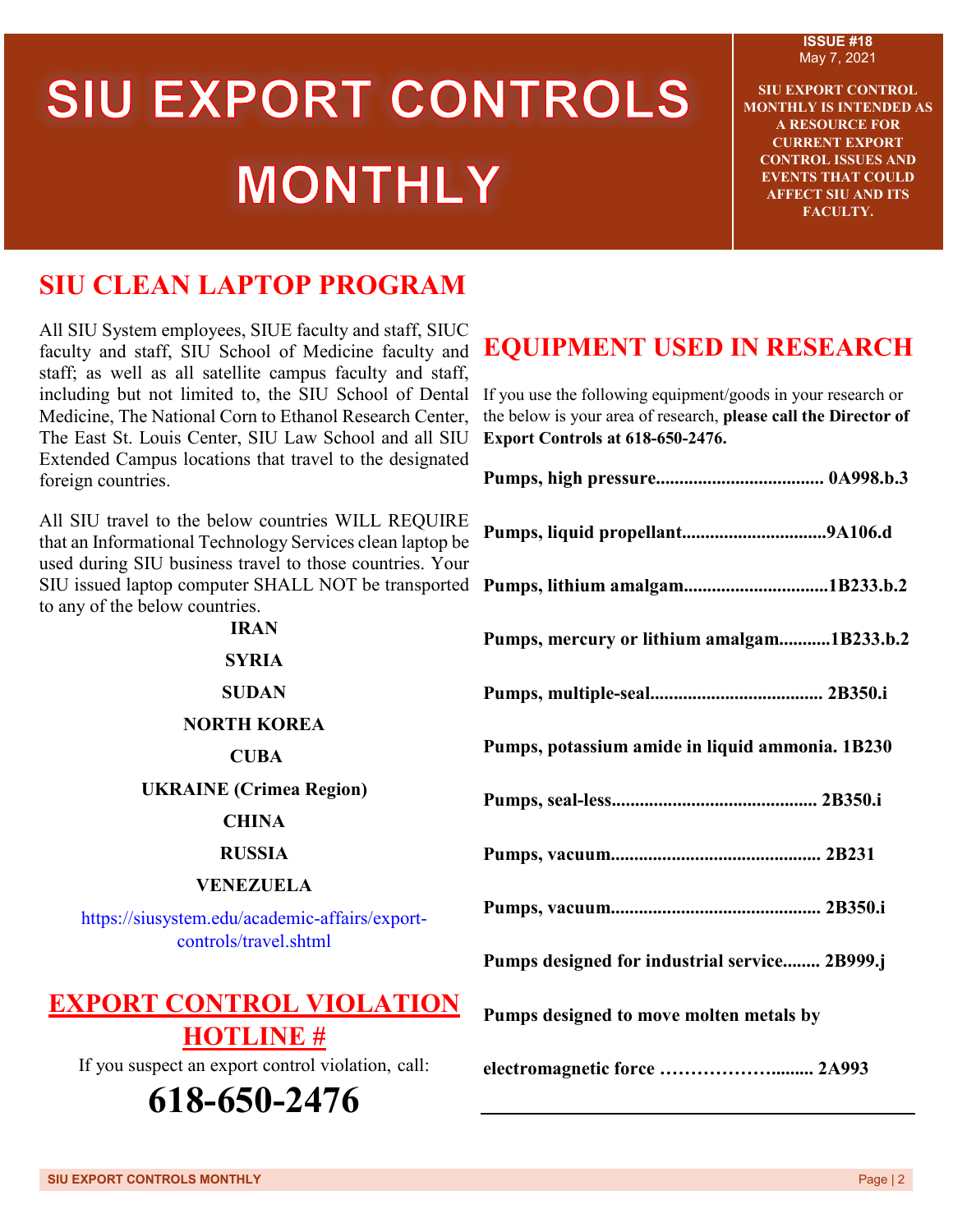# SIU EXPORT CONTROLS **MONTHLY**

**ISSUE #18** May 7, 2021

**SIU EXPORT CONTROL MONTHLY IS INTENDED AS A RESOURCE FOR CURRENT EXPORT CONTROL ISSUES AND EVENTS THAT COULD AFFECT SIU AND ITS FACULTY.**

# **"THE DAILY BUGLE" QUOTES**

*"IF THE FREEDOM OF SPEECH IS TAKEN AWAY THEN DUMB AND SILENT WE MAY BE LED, LIKE SHEEP TO THE SLAUGHTER."* George Washington

*"BEING OFFENDED BY FREEDOM OF SPEECH SHOULD NEVER BE REGARDED AS A JUSTIFICATION FOR VIOLENCE"* [Alan Dershowitz](https://www.brainyquote.com/authors/alan-dershowitz-quotes)

*"EVERYONE IS IN FAVOR OF FREE SPEECH. HARDLY A DAY PASSES WITHOUT ITS BEING EXTOLLED, BUT SOME PEOPLE'S IDEA OF IT IS THAT THEY ARE FREE TO SAY WHAT THEY LIKE, BUT IF ANYONE ELSE SAYS ANYTHING BACK, THAT IS AN OUTRAGE"* Winston Churchill

*"WHOEVER WOULD OVERTHROW THE LIBERTY OF A NATION MUST BEGIN BY SUBDUING THE FREENESS OF SPEECH"* [Benjamin Franklin](https://www.azquotes.com/author/5123-Benjamin_Franklin)

# **REGULATIONS**

- [DOC EXPORT ADMINISTRATION](http://r20.rs6.net/tn.jsp?f=001UiHfviR9AjzumKwB5DA296Pcs6yK5VFWkIY7zDNf4UhkYcLg0Ykx7x5Br_iW1z2jad3mY_nSorxjo6OqBhsiRU3N1bnrm6a-ED5Z44cejW0x_qv9Z1Cal-LcFEv0jPWBOkfAauZtA934rObCAtGQJbHDb3AUAwH4TniIvAAMOiUHYZowYOEGuj-KOmA-pbsDUlL6F2O_xGGXwW23gztkKl7F6UcJ-0k64pRnLDdH2ecOP_6TzEIwrO4bsWC9raGzXsTHEgDgroMVGdU1NmGRt24fEgnzgLz03dXPTuGk4LyqdUUQQLc28r7KPqITD7V1Cuj1ofXvlOk=&c=tKo3WHo58kTN8hro-5PyaFyLB5bkp8BbBMf8v3HGPsL0oZXSHxOOPQ==&ch=PAF_1B1RLLAhn-l7nADeql8X6A7bUCNPde1YV3IVYVzcHONHm8tbFQ==)  [REGULATIONS \(EAR\)](http://r20.rs6.net/tn.jsp?f=001UiHfviR9AjzumKwB5DA296Pcs6yK5VFWkIY7zDNf4UhkYcLg0Ykx7x5Br_iW1z2jad3mY_nSorxjo6OqBhsiRU3N1bnrm6a-ED5Z44cejW0x_qv9Z1Cal-LcFEv0jPWBOkfAauZtA934rObCAtGQJbHDb3AUAwH4TniIvAAMOiUHYZowYOEGuj-KOmA-pbsDUlL6F2O_xGGXwW23gztkKl7F6UcJ-0k64pRnLDdH2ecOP_6TzEIwrO4bsWC9raGzXsTHEgDgroMVGdU1NmGRt24fEgnzgLz03dXPTuGk4LyqdUUQQLc28r7KPqITD7V1Cuj1ofXvlOk=&c=tKo3WHo58kTN8hro-5PyaFyLB5bkp8BbBMf8v3HGPsL0oZXSHxOOPQ==&ch=PAF_1B1RLLAhn-l7nADeql8X6A7bUCNPde1YV3IVYVzcHONHm8tbFQ==)
- [DOS INTERNATIONAL TRAFFIC IN ARMS](http://r20.rs6.net/tn.jsp?f=001UiHfviR9AjzumKwB5DA296Pcs6yK5VFWkIY7zDNf4UhkYcLg0Ykx719sHykF43nSKyeckSKdi9IMQMnPYBdvh9IjG2xQftWR9wb66nIKCDqWxtJrToZBOIX29skkrmW7Wk_PfbA_fNXxXsU9XE-nuM_93bESLLz5Gkm6OQYQY6NJ-UnhMY0JNMbS16uNUBkCNqvH_1qcVGpbzBhZpNCWC5kr92TVv33Vhd44xq3wo9NFcWSpOMmpUAG0bX2Unu21MdwwtVqwwD6qvj7xOJ_m2hpBrpTT2z3ZUtomEPK5hyc2fTHXNa3RhxNme1qhUmsE&c=tKo3WHo58kTN8hro-5PyaFyLB5bkp8BbBMf8v3HGPsL0oZXSHxOOPQ==&ch=PAF_1B1RLLAhn-l7nADeql8X6A7bUCNPde1YV3IVYVzcHONHm8tbFQ==)  [REGULATIONS \(ITAR\)](http://r20.rs6.net/tn.jsp?f=001UiHfviR9AjzumKwB5DA296Pcs6yK5VFWkIY7zDNf4UhkYcLg0Ykx719sHykF43nSKyeckSKdi9IMQMnPYBdvh9IjG2xQftWR9wb66nIKCDqWxtJrToZBOIX29skkrmW7Wk_PfbA_fNXxXsU9XE-nuM_93bESLLz5Gkm6OQYQY6NJ-UnhMY0JNMbS16uNUBkCNqvH_1qcVGpbzBhZpNCWC5kr92TVv33Vhd44xq3wo9NFcWSpOMmpUAG0bX2Unu21MdwwtVqwwD6qvj7xOJ_m2hpBrpTT2z3ZUtomEPK5hyc2fTHXNa3RhxNme1qhUmsE&c=tKo3WHo58kTN8hro-5PyaFyLB5bkp8BbBMf8v3HGPsL0oZXSHxOOPQ==&ch=PAF_1B1RLLAhn-l7nADeql8X6A7bUCNPde1YV3IVYVzcHONHm8tbFQ==)
	- [DOT FOREIGN ASSETS CONTROL](http://r20.rs6.net/tn.jsp?f=001UiHfviR9AjzumKwB5DA296Pcs6yK5VFWkIY7zDNf4UhkYcLg0Ykx719sHykF43nS3ksg78qR_DHKQpfvsvkpy4FAnd6mHwhdvnSGJcMIHCBcP58qaIWHyjJ95cOyyGJ0zMQ9OdU083j3p6cws-xldiqf6xgaehw6q1GMUHNhEmj7qlm8Sj94Evjdft5ZAwujlQWFV0GcbnT1vG5Wlzs4nd87XBnG2OpYh2-tuf58Py0FT_LhE8qIivZHnxsW8ZRtR_bjzBmtTyGdwyhCf0l3bJvSlrMs-f835th9LLSocF-KgXon1hfwSkPcd2MWmILR&c=tKo3WHo58kTN8hro-5PyaFyLB5bkp8BbBMf8v3HGPsL0oZXSHxOOPQ==&ch=PAF_1B1RLLAhn-l7nADeql8X6A7bUCNPde1YV3IVYVzcHONHm8tbFQ==)  [REGULATIONS \(OFAC FACR\)](http://r20.rs6.net/tn.jsp?f=001UiHfviR9AjzumKwB5DA296Pcs6yK5VFWkIY7zDNf4UhkYcLg0Ykx719sHykF43nS3ksg78qR_DHKQpfvsvkpy4FAnd6mHwhdvnSGJcMIHCBcP58qaIWHyjJ95cOyyGJ0zMQ9OdU083j3p6cws-xldiqf6xgaehw6q1GMUHNhEmj7qlm8Sj94Evjdft5ZAwujlQWFV0GcbnT1vG5Wlzs4nd87XBnG2OpYh2-tuf58Py0FT_LhE8qIivZHnxsW8ZRtR_bjzBmtTyGdwyhCf0l3bJvSlrMs-f835th9LLSocF-KgXon1hfwSkPcd2MWmILR&c=tKo3WHo58kTN8hro-5PyaFyLB5bkp8BbBMf8v3HGPsL0oZXSHxOOPQ==&ch=PAF_1B1RLLAhn-l7nADeql8X6A7bUCNPde1YV3IVYVzcHONHm8tbFQ==)

# **SIU EXPORT CONTROL MANUAL 2019**

**\_\_\_\_\_\_\_\_\_\_\_\_\_\_\_\_\_\_\_\_\_\_\_\_**

[http://siusystem.edu/academic](http://siusystem.edu/academic-affairs/export-controls/policies.shtml)[affairs/export](http://siusystem.edu/academic-affairs/export-controls/policies.shtml)[controls/policies.shtml](http://siusystem.edu/academic-affairs/export-controls/policies.shtml)

# **THE CHINA DEFENSE UNIVERSITIES TRACKER**

**<https://unitracker.aspi.org.au/>**

A database of Chinese institutions engaged in military or security-related science and technology research. It was created by ASPI's International Cyber Policy Centre. It includes entries on nearly 100 civilian universities, 50 People's Liberation Army institutions, China's nuclear weapons program, three Ministry of State Security institutions, four Ministry of Public Security universities, and 12 state-owned defense industry conglomerates.

The Tracker is a tool to inform universities, governments and scholars as they engage with the entities from the People's Republic of China. It aims to build understanding of the expansion of military-civil fusion—the Chinese government's policy of integrating military and civilian efforts—into the education sector.

The Tracker should be used to inform due diligence of Chinese institutions. However, the fact that an institution is not included here does not indicate that it should not raise risks or is not involved in defense research. Similarly, entries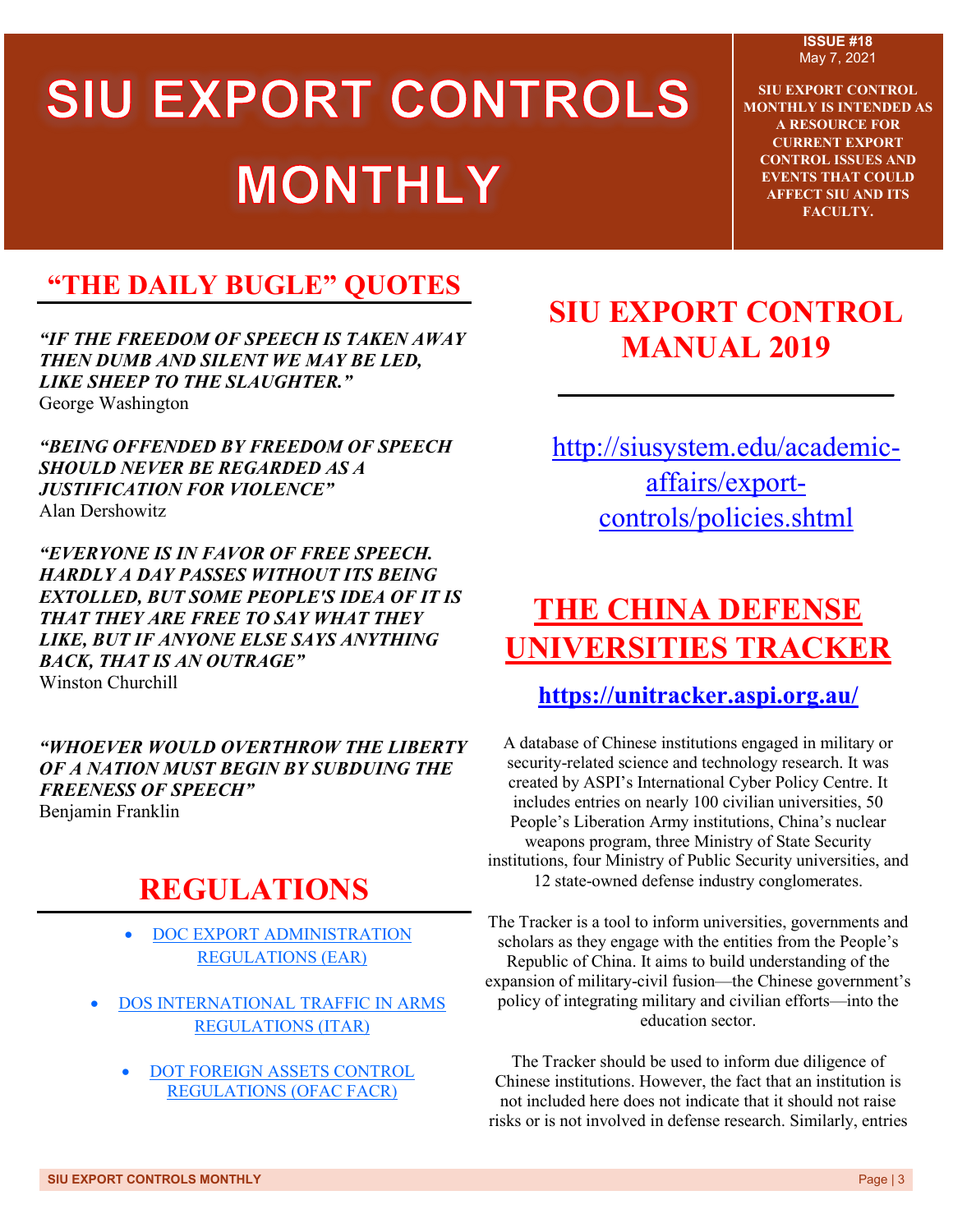#### **ISSUE #18** May 7, 2021

# SIU EXPORT CONTROLS **MONTHLY**

**SIU EXPORT CONTROL MONTHLY IS INTENDED AS A RESOURCE FOR CURRENT EXPORT CONTROL ISSUES AND EVENTS THAT COULD AFFECT SIU AND ITS FACULTY.**

in the database may not reflect the full range and nature of an institution's defense and security links.

# **"TALENT PROGRAM" FAQ'S**

## **What is a foreign "TALENTS" program?**

Any foreign state sponsored attempt to acquire U.S. funded scientific research through recruitment programs that target scientists, engineers, academics, researchers, and entrepreneurs of all nationalities working or educated in the United States. In general, Foreign Government Talent Recruitment Programs include any foreign-state-sponsored attempt to acquire U.S. scientific-funded research or technology through foreign government-run or funded recruitment programs that target scientists, engineers, academics, researchers, and entrepreneurs of all nationalities working or educated in the United States.

These recruitment programs are often part of broader whole-of-government strategies to reduce costs associated with basic research while focusing investment on military development or dominance in emerging technology sectors. The Department of Energy issued an order on 7 July 2019 with fairly clear explanations of Talents programs. Much of the information in this guidance Document is extracted from DOE O 486.1.

**[https://www.directives.doe.gov/directives](https://www.directives.doe.gov/directives-documents/400-series/0486-1-border/@@images/file)[documents/400-series/0486-1-border/@@images/file](https://www.directives.doe.gov/directives-documents/400-series/0486-1-border/@@images/file)**

### **How does this affect SIU and me?**

Association with a Talents Program can lead to ineligibility to receive Federal funding for your research. Currently there is no due process to challenge such a

determination or limit to the time interval over which it is imposed. Past associations may also be concerning to the US Government.

## **Is there an official list of Talents Programs?**

No. Some have been identified but for the most part, we are left to our own judgement. Note that entities can frequently change their names once they are identified on a list. The most accurate current list for China is: **https://chinatalenttracker.cset.tech/**

### **How do I recognize such a program?**

Distinguishing features of a foreign government talent recruitment program include:

•Compensation provided by the foreign state to the targeted individual in exchange for the individual transferring their knowledge and expertise to the foreign country. The compensation can take several forms, such as cash, research funding, honorific titles, career advancement opportunities, promised future compensation, or other types of remuneration or consideration.

•Recruitment in this context refers to the foreign-statesponsor's active engagement in attracting the targeted individual to join the foreign sponsored program and transfer their knowledge and expertise to the foreign state. The targeted individual may be employed and located in the U.S., or in the foreign state. Recruitment would not necessarily include an invitation to attend or present work at an international conference.

•Many, but not all, programs aim to incentivize the targeted individual to physically relocate to the foreign state. Of particular concern are those programs that allow